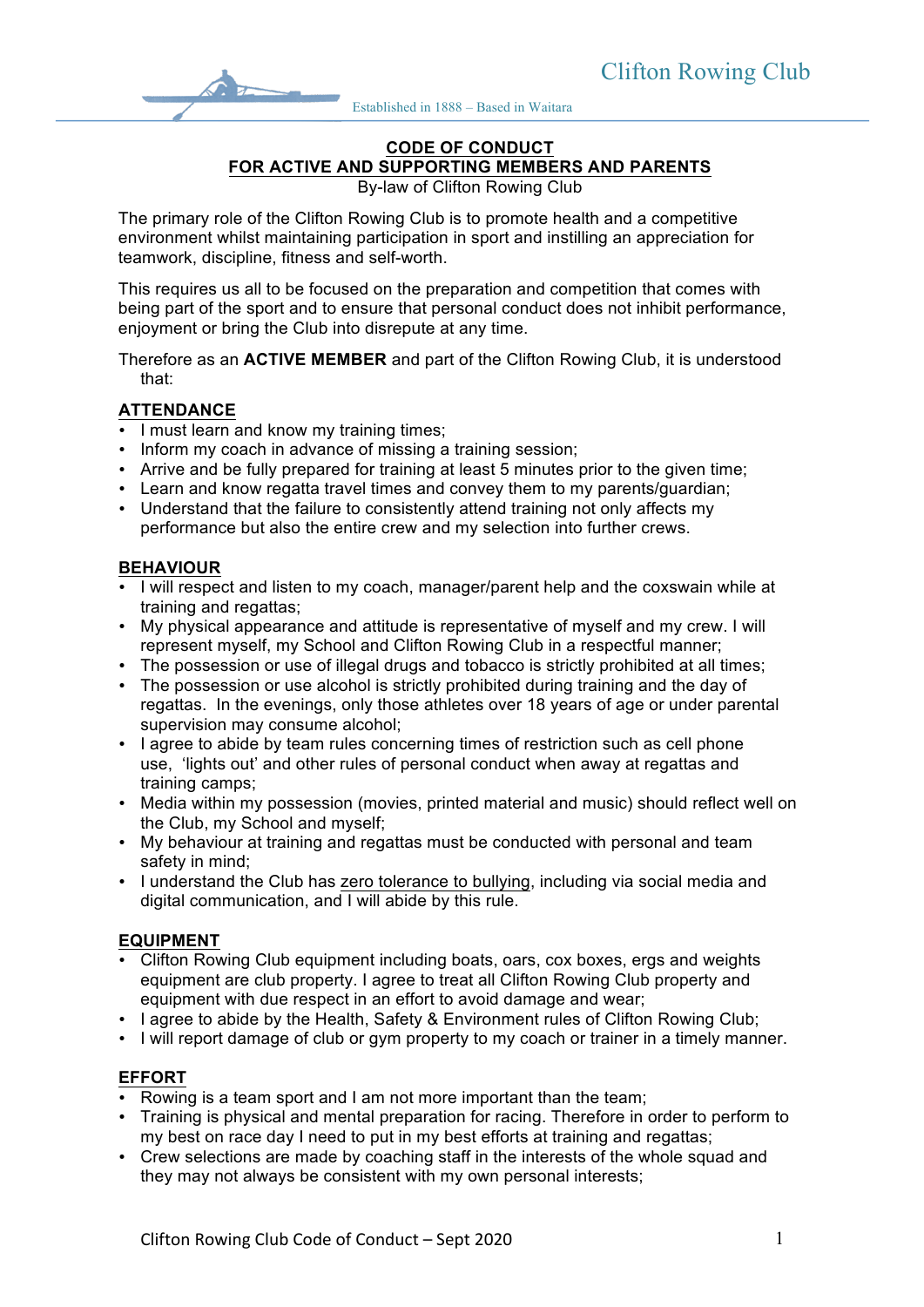Established in 1888 – Based in Waitara

• Objective measures such as erg times and seat racing may be used to select crews however; the Coaches' professional observations of athleticism, attitude and effort will be among their first considerations in selecting crews.

As a **PARENT** of an Active Member of the Clifton Rowing Club, it is understood that:

I **will**:

- encourage my child to play within the rules and respect officials' and coaches' decisions;
- teach my child to respect the efforts of their opponents;
- remember that children learn best by example so I will applaud good performances by both my child's team and their opponents;
- give positive comments that motivate and encourage continued effort;
- support my child's efforts and performance;
- thank the coaches, officials and other volunteers who give their time to conduct the event for my child;
- help when asked by a coach or official;
- accept the decision of the coach/coaching team;
- respect the rights, dignity and worth of all people involved in the sport, regardless of their gender, ability or cultural background.

### I **will not**:

- pressure my child in any way I know that this is their sport not mine;
- arrive at the venue intoxicated;
- smoke or use drugs at club facilities or events ;
- use bad language, nor will I harass coaches, officials or other spectators;
- criticise or ridicule my child's performance after the event.

## As a **SUPPORTING MEMBER** of the Clifton Rowing Club, I understand that:

#### I **will**:

- respect officials' and coaches' decisions;
- respect the efforts of our opponents;
- applaud good performances by both our Club and their opponents;
- give positive comments that motivate and encourage continued effort;
- thank the coaches, officials and other volunteers who give their time to conduct the event;
- help when asked by a coach or official;
- accept the decision of the coach/coaching team;
- respect the rights, dignity and worth of all people involved in the sport, regardless of their gender, ability or cultural background.

#### I **will not**:

- arrive at the venue intoxicated;
- smoke or use drugs at club facilities or events;
- use bad language, nor will I harass coaches, officials or other spectators;
- criticise or ridicule anyone's performance after the event.